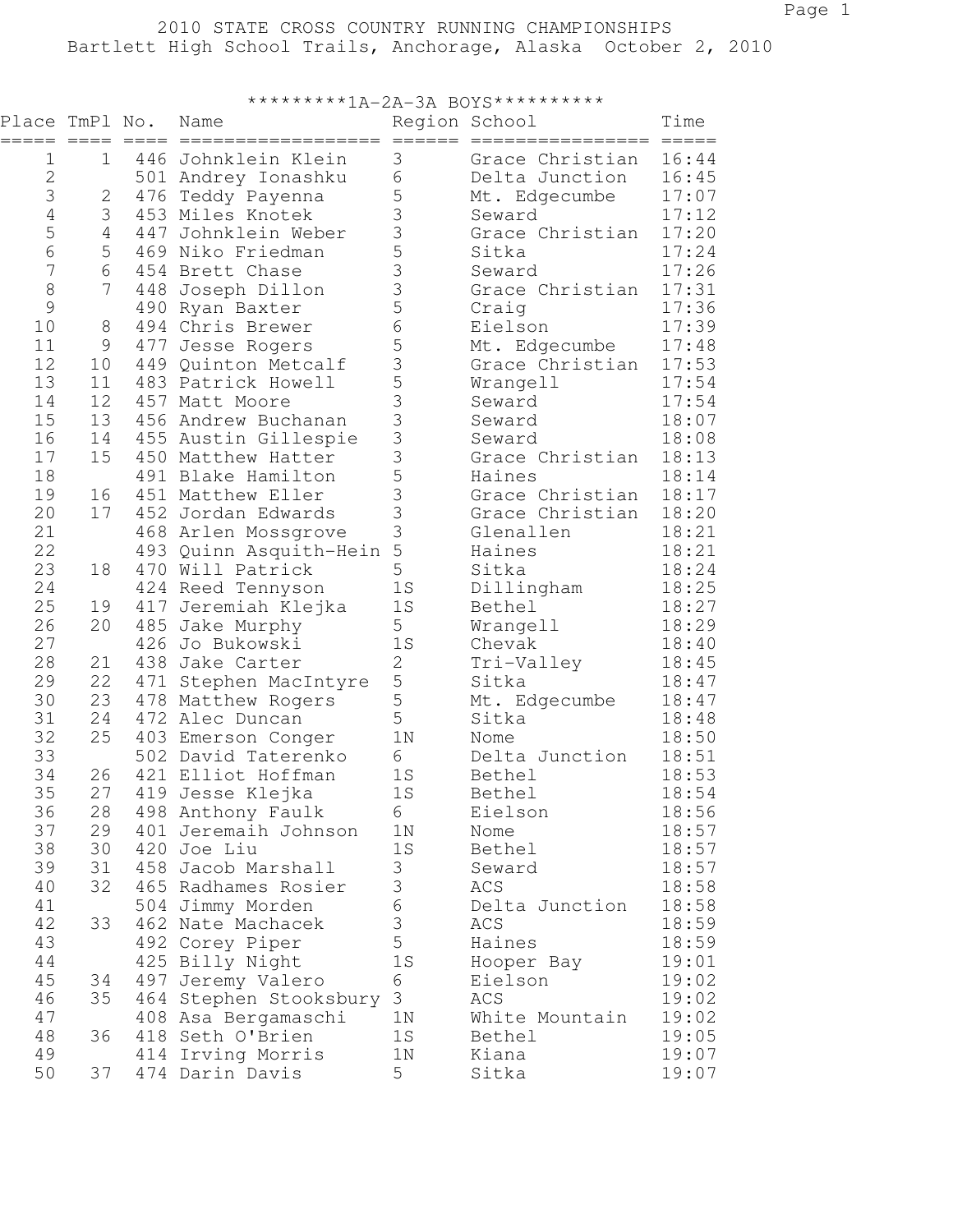| *********1A-2A-3A BOYS********** |    |          |                                |                      |                       |                       |  |
|----------------------------------|----|----------|--------------------------------|----------------------|-----------------------|-----------------------|--|
| Place TmPl No.<br>===== ====     |    | $= == =$ | Name                           | Region School        | ================      | Time<br>$= = = = = =$ |  |
| 51                               | 38 | 473      | George Jones                   | 5                    | Sitka                 | 19:09                 |  |
| 52                               | 39 |          | 496 Patrick Connoly            | 6                    | Eielson               | 19:11                 |  |
| 53                               | 40 | 499      | Chris Smith                    | 6                    | Eielson               | 19:12                 |  |
| 54                               | 41 |          | 486 Steven Johnson             | 5                    | Wrangell              | 19:12                 |  |
| 55                               | 42 | 463      | Ryan Williams                  | 3                    | ACS                   | 19:13                 |  |
| 56                               |    |          | 427 Lawrence Matchian          | 1S                   | Chevak                | 19:15                 |  |
| 57                               | 43 | 460      | Daniel Tedrick                 | 3                    | ACS                   | 19:15                 |  |
| 58                               |    | 428      | Ryan Haskins                   | 1S                   | Unalaska              | 19:16                 |  |
| 59                               | 44 |          | 484 Kyle Groshong              | 5                    | Wrangell              | 19:16                 |  |
| 60                               | 45 |          | 402 Sam Schmidt                | 1 <sub>N</sub>       | Nome                  | 19:17                 |  |
| 61                               |    |          | 412 Samuel Atkinson            | 1 <sub>N</sub>       | Kotzebue              | 19:17                 |  |
| 62                               | 46 | 439      | Erik Mercer                    | 2                    | Tri-Valley            | 19:18                 |  |
| 63                               |    |          | 467 George Keeney              | 3                    | Valdez                | 19:18                 |  |
| 64                               |    | 413      | Jessie Ashenfelter             | 1 <sub>N</sub>       | White Mountain        | 19:20                 |  |
| 65                               |    | 409      | Samuel George                  | 1 <sub>N</sub>       | Barrow                | 19:22                 |  |
| 66                               | 47 | 459      | Keenan Prochazka               | 3                    | Seward                | 19:26                 |  |
| 67                               | 48 | 480      | Ben Bakk                       | 5                    | Mt. Edgecumbe         | 19:27                 |  |
| 68                               |    |          | 503 Marcos Rubio               | 6                    | Hutchison             | 19:28                 |  |
| 69                               |    | 429      | Cade Schlagle                  | 1S                   | Dillingham            | 19:30                 |  |
| 70                               | 49 |          | 404 Tim Sullivan               | 1 <sub>N</sub>       | Nome                  | 19:31                 |  |
| 71                               | 50 |          | 432 Matthew Trail              | 2                    | Nikolaevsk            | 19:32                 |  |
| 72                               | 51 | 475      | Cooper Gale                    | 5                    | Sitka                 | 19:33                 |  |
| 73                               |    |          | 411 Brad Reich                 | 1 <sub>N</sub>       | Kiana                 | 19:36                 |  |
| 74                               |    | 415      | Grant Magdanz                  | 1 <sub>N</sub>       | Kotzebue              | 19:38                 |  |
| 75                               | 52 |          | 461 Brayton Johnson            | 3                    | ACS                   | 19:41                 |  |
| 76                               | 53 | 479      | Jordan Johnson                 | 5                    | Mt. Edgecumbe         | 19:41                 |  |
| 77                               | 54 |          | 434 Mark Fefelov               | $\overline{2}$       | Nikolaevsk            | 19:42                 |  |
| 78<br>79                         | 55 | 422      | Joseph Swope                   | 1S<br>$\overline{2}$ | Bethel                | 19:51                 |  |
| 80                               | 56 | 443      | Dylan Korta<br>423 Carl Jimmie | 1S                   | Galena<br>Bethel      | 19:56                 |  |
| 81                               |    |          | 431 Makhayl Sundown            | 1S                   |                       | 19:57<br>19:57        |  |
| 82                               |    |          | 505 Michael Moore              | 6                    | Scammon Bay<br>Monroe | 20:02                 |  |
| 83                               | 57 | 466      | Dillon Gilroy                  | 3                    | ACS                   | 20:02                 |  |
| 84                               | 58 |          | 487 Trey Torvend               | 5                    | Wrangell              | 20:04                 |  |
| 85                               | 59 | 407      | Junyor Erikson                 | 1 <sub>N</sub>       | Nome                  | 20:05                 |  |
| 86                               |    |          | 445 Stephan Waska              | 2                    | Galena                | 20:10                 |  |
| 87                               | 60 | 406      | Jens Irelan                    | 1 <sub>N</sub>       | Nome                  | 20:11                 |  |
| 88                               | 61 |          | 488 Kent Jonnson               | 5                    | Wrangell              | 20:14                 |  |
| 89                               |    | 444      | Sidney Huhndorf                | $\overline{2}$       | Galena                | 20:24                 |  |
| 90                               |    | 410      | Linus Ballot                   | 1 <sub>N</sub>       | Buckland              | 20:34                 |  |
| 91                               |    | 430      | Ben Anderson-Agimu             | 1S                   | Chevak                | 20:37                 |  |
| 92                               | 62 | 441      | Nick Young                     | 2                    | Tri-Valley            | 20:51                 |  |
| 93                               | 63 | 433      | Blake Klaich                   | $\mathbf{2}$         | Nikolaevsk            | 20:58                 |  |
| 94                               |    | 416      | Larry Jones                    | 1 <sub>N</sub>       | Selawik               | 21:09                 |  |
| 95                               | 64 | 500      | William Mitchell               | 6                    | Eielson               | 21:12                 |  |
| 96                               | 65 | 440      | Aaron Urlaub                   | $\mathbf{2}$         | Tri-Valley            | 21:21                 |  |
| 97                               | 66 | 489      | Elijah Comstock                | 5                    | Wrangell              | 21:30                 |  |
| 98                               | 67 | 435      | Eric Mametieff                 | $\overline{2}$       | Nikolaevsk            | 21:43                 |  |
| 99                               | 68 |          | 442 Krys Byfuglien             | $\overline{2}$       | Tri-Valley            | 22:16                 |  |
| 100                              | 69 | 437      | Anthony Yakunin                | $\overline{2}$       | Nikolaevsk            | 23:08                 |  |